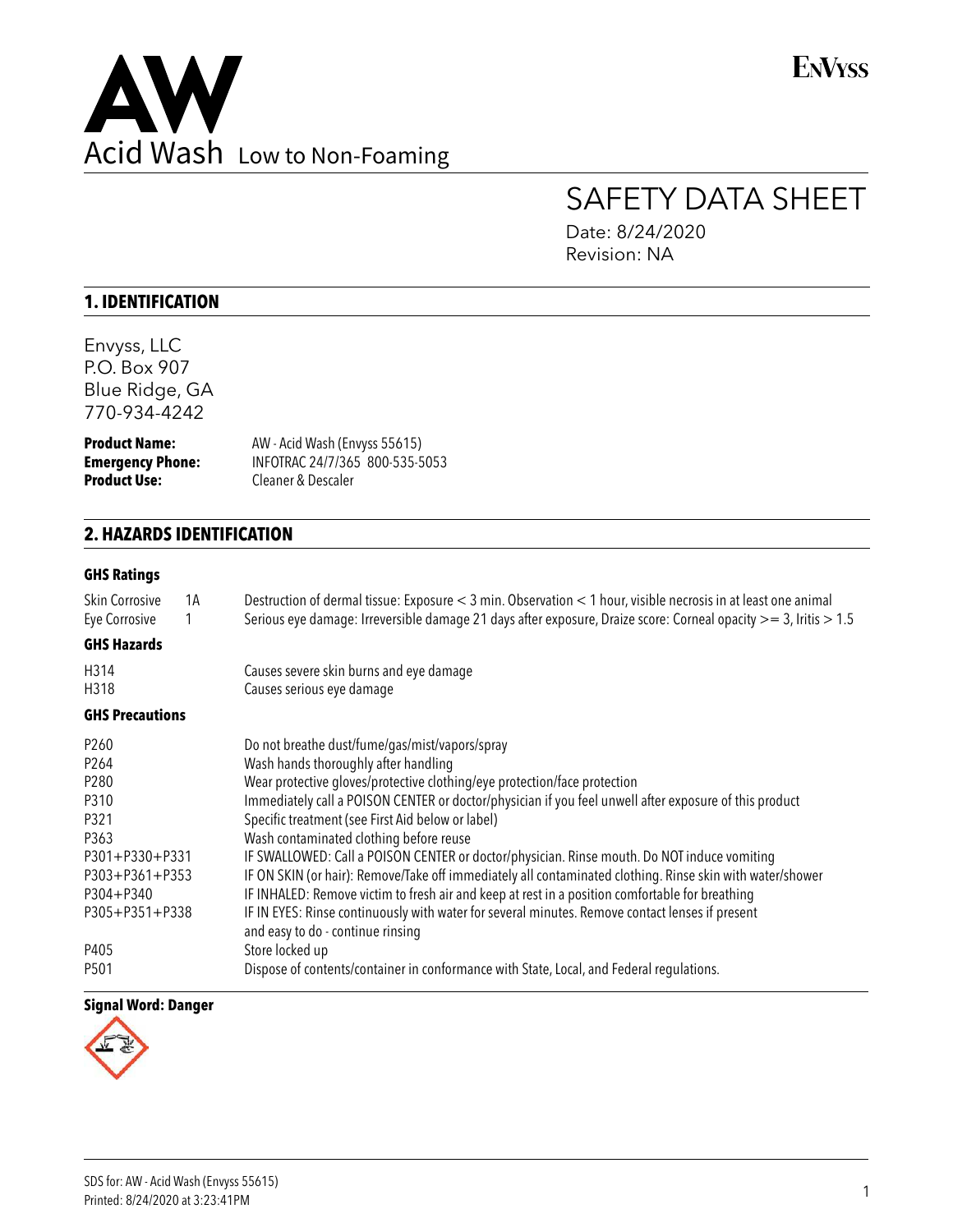### 3. Composition, Information on Ingredients

| Chemical Name                        | <b>CAS Number</b> | Weight Concentration % |
|--------------------------------------|-------------------|------------------------|
| Phosphoric Acid                      | 7664-38-2         | $30.00\%$ - 40.00%     |
| 2-hydroxy - 1,2,3,tricarboxylic acid | $77-92-9$         | $1.00\% - 5.00\%$      |

# **4. FIRST AID MEASURES**

**INHALATION:** If inhalation of mists, vapors, or spray occurs and adverse effects result, remove to uncontaminated area. Evaluate ABC's (is Airway constricted, is Breathing occurring, and is blood Circulating) and treat symptomatically. GET MEDICAL ATTENTION IMMEDIATELY. There is no specific antidote, treat symptomatically.

**EYE CONTACT:** Immediately flush contaminated eyes with a directed stream of water for as long as possible. Remove contact lenses, if present and easy to do. Continue rinsing. GET MEDICAL ATTENTION IMMEDIATELY. Washing eyes within several seconds is essential to achieve maximum effectiveness.

**SKIN CONTACT:** Immediately flush contaminated areas with water. Remove contaminated clothing, jewelry, and shoes immediately. Wash contaminated areas with large amounts of water. GET MEDICAL ATTENTION IMMEDIATELY. Thoroughly clean and dry contaminated clothing before reuse. Discard contaminated leather goods.

**INGESTION:** If swallowed, do not induce vomiting. For definite or probable ingestion, do not administer oral fluids. If vomiting occurs spontaneously, keep airway clear. Monitor airway. Volume resuscitation (IV fluids) and circulatory support (CPR) may be required. Never give anything by mouth to an unconscious or convulsive person. GET MEDICAL ATTENTION IMMEDIATELY.

**NOTES TO PHYSICIAN:** Medical observation and assessment is recommended for all ingestions, all eye exposures, and symptomatic inhalation and dermal exposures. For symptomatic ingestion, do not administer oral fluids and consider investigation by endoscopy, X-ray, or CT scan. Esophageal perforation, airway compromise, hypotension, and shock are possible. For prolonged exposures and significant exposures, consider delayed injury to exposed tissues. There is no antidote. Treatment is supportive care. Follow normal parameters for airway, breathing, and circulation. Surgical intervention may be required.

### **5. FIRE FIGHTING MEASURES**

**Flash Point:** N/A LEL: UEL:

**Flash point:** 113°F

**Extinguishing Media:** Use extinguishing agents appropriate for surrounding fire.

**GHS:** Physical Hazards: - Corrosive to Metals

### **Hazardous Decomposition:**

**Fire Fighting:** Move container from fire area if it can be done without risk. Cool containers with water. Avoid contact with skin. Do not apply water directly on this product. Heat is generated when mixed with water. Wear NIOSH approved positive-pressure self-contained breathing apparatus operated in pressure demand mode.

### **6. ACCIDENTAL RELEASE MEASURES**

**Personal Precautions:** Do not get in eyes, on skin or on clothing. Avoid breathing mist, vapor, or spray. Do not ingest. Wear appropriate personal protective equipment recommended in Section 8 of the SDS.

**Methods and Materials for Containment and Cleaning Up:** In case of spill or leak, stop the leak as soon as possible, if safe to do so. Completely contain spilled materials with dikes, sandbags, etc. Shovel dry material into suitable container. Liquid material may be removed with a vacuum truck. Remaining material may be diluted with water and neutralized with dilute acid, then absorbed and collected. Flush spill area with water, if appropriate.

**Environmental Precautions:** Keep out of water supplies and sewers. Do not flush into surface water or sanitary sewer system. This material is alkaline and may raise the pH of surface waters with low buffering capacity. Releases should be reported, if required, to appropriate agencies.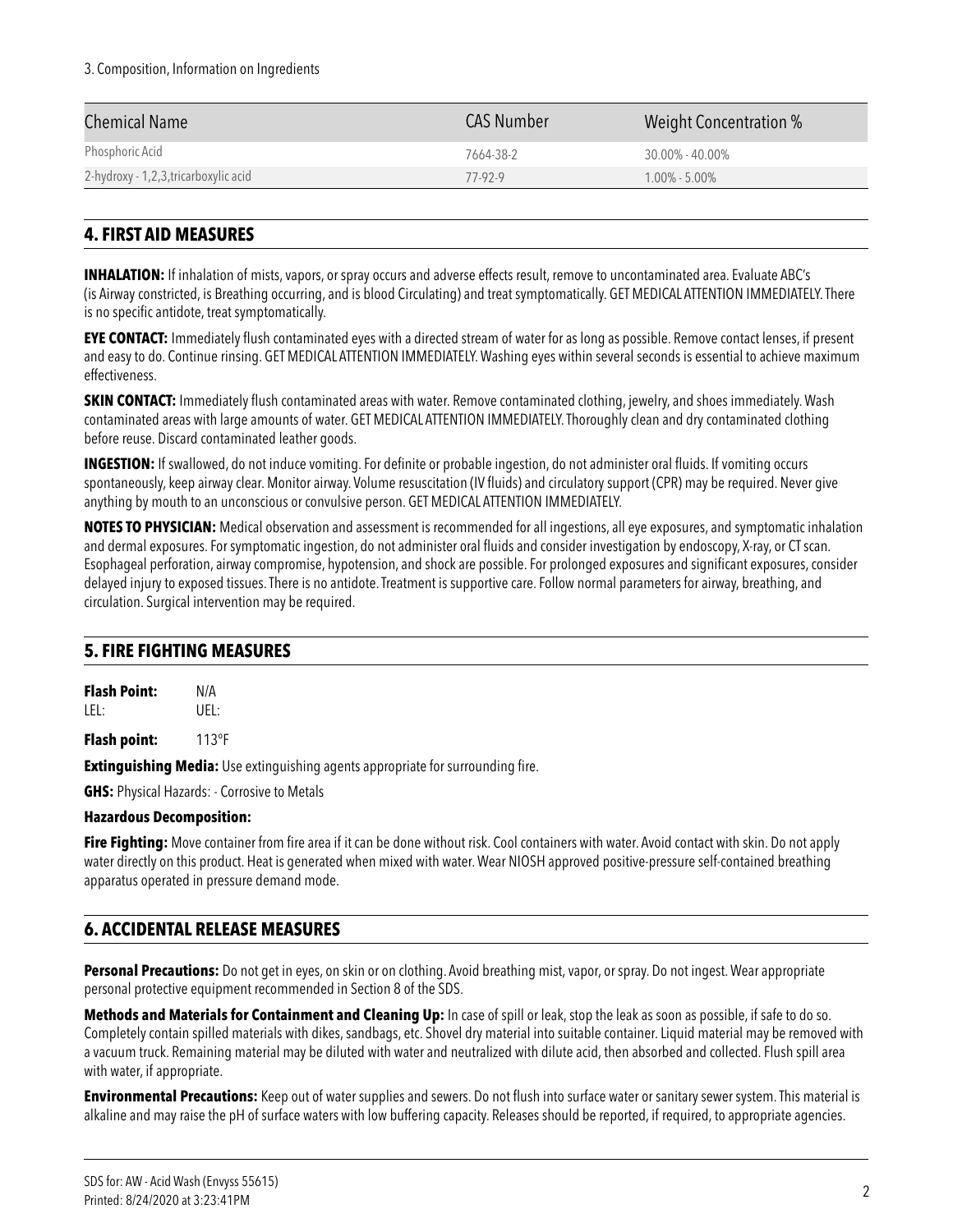# **7. HANDLING & STORAGE**

**Handling Procedures:** Avoid breathing vapor or mist. Do not get in eyes, on skin, or on clothing. Wash thoroughly after handling. Do not ingest. Do not eat, drink or smoke in areas where this material is used. Wear personal protective equipment as described in Exposure Controls/ Personal Protection (Section 8) of the SDS. NEVER add water to product. When mixing, slowly add to water to minimize heat generation and spattering.

**Storage Conditions:** Store and handle in accordance with all current regulations and standards. Keep container tightly closed and properly labeled. Do not store in aluminum container or use aluminum fittings or transfer lines, as flammable hydrogen gas may be generated. Keep separated from incompatible substances (see Section 10 of SDS).

# **8. EXPOSURE CONTROLS/PERSONAL PROTECTION**

| <b>Chemical Name/CAS No</b>                      | OSHA Exposure Limits                     | <b>ACGIH Exposure Limits</b> | <b>Other Exposure Limits</b> |
|--------------------------------------------------|------------------------------------------|------------------------------|------------------------------|
| Phosphoric Acid 7664-38-2                        | TWA-8hrs: 1 mg/m3;<br>STEL 15min.:2mg/m3 | Not Established              | Not Established              |
| 2-hydroxy - 1,2,3, tricarboxylic acid<br>77-92-9 | $15 \,\mathrm{mg/m}$ TWA                 | $10 \text{ mg/m}$            | Not Established              |

#### **ENGINEERING CONTROLS**

Provide local exhaust ventilation where dust or mist may be generated. Ensure compliance with applicable exposure limits.

**Respiratory Protection:** An approved respirator with N95 (dust, fume, mist) cartridges may be permissible under certain circumstances where airborne concentrations are expected to exceed exposure limits, or when symptoms have been observed that are indicative of overexposure. If eye irritation occurs, a full face style mask should be used. A respiratory protection program that meets applicable regulatory requirements must be followed whenever workplace conditions warrant use of a respirator.

### **PERSONAL PROTECTIVE EQUIPMENT**

**Eye Protection:** Wear chemical safety goggles with a face shield to protect against eye and skin contact when appropriate. Provide an emergency eye wash fountain and quick drench shower in the immediate work area.

**Skin and Body Protection:** Wear chemical resistant clothing and rubber boots when potential for contact with the material exists. Contaminated clothing should be removed, then discarded or laundered.

**Hand Protection:** Wear appropriate chemical resistant gloves

**Protective Material Types:** Natural rubber, Neoprene, Nitrile, Polyvinyl chloride (PVC), Tyvek, Tychem.

**Respiratory Protection:** A NIOSH approved respirator with N95 (dust, fume, mist) cartridges may be permissible under certain circumstances where airborne concentrations are expected to exceed exposure limits, or when symptoms have been observed that are indicative of overexposure. If eye irritation occurs, a full face style mask should be used. A respiratory protection program that meets 29 CFR 1910.134 must be followed whenever workplace conditions warrant use of a respirator.

**HYGIENE MEASURES:** Handle in accordance with good industrial hygiene and safety practices. Wash hands and affected skin immediately after handling, before breaks, and at the end of the workday. When using do not eat or drink. When using do not smoke.

### **9. PHYSICAL & CHEMICAL PROPERTIES**

**Boiling Point** 150 °C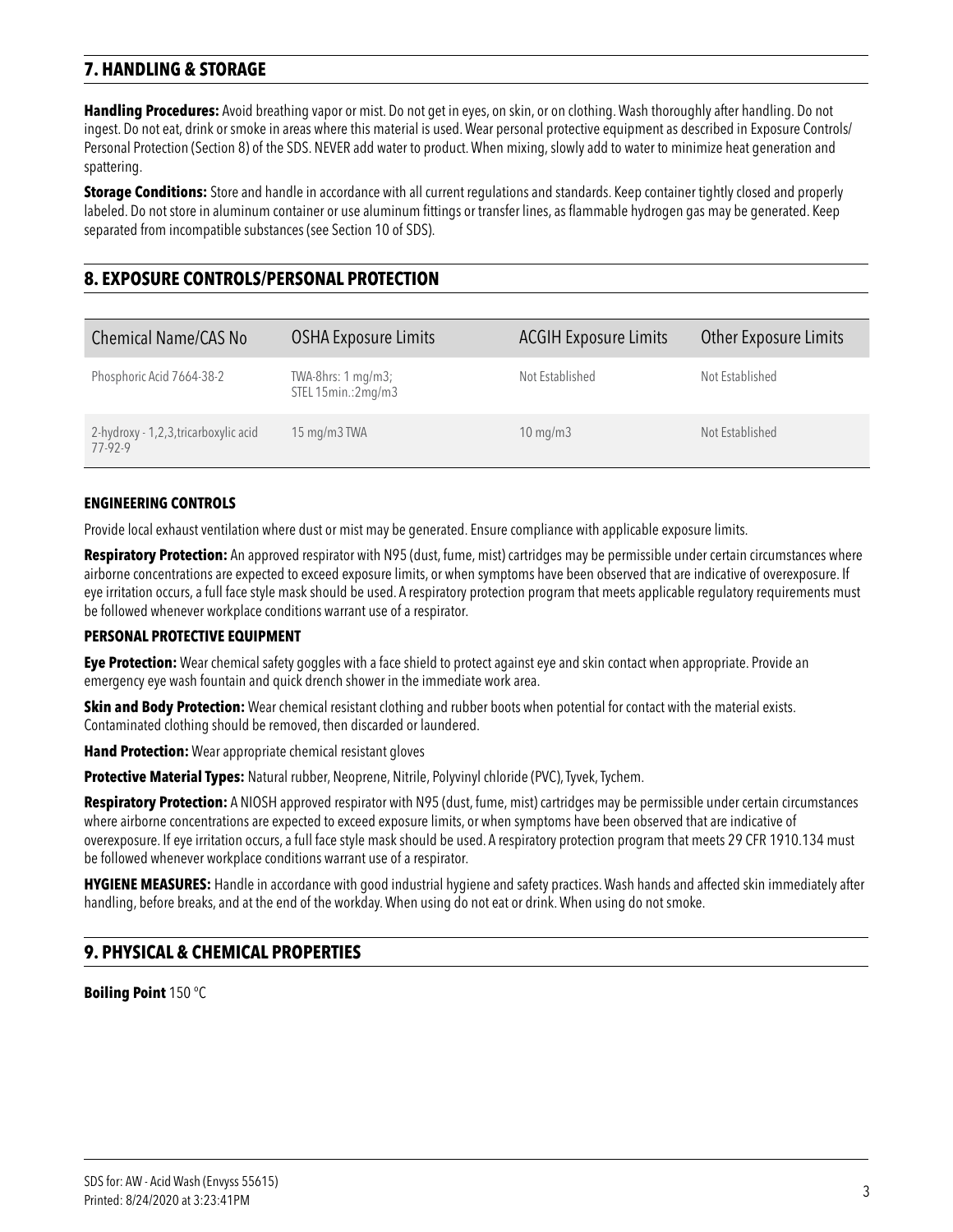# **10. STABILITY & REACTIVITY**

**Reactivity/Stability:** Stable at normal temperatures and pressures. Flash Point at 113°F.

**Conditions to Avoid:** Mixing with water, acid, or incompatible materials may cause splattering and release of large amounts of heat. Will react with some metals forming flammable hydrogen gas. Carbon monoxide gas may form upon contact with reducing sugars, food and beverage products in enclosed spaces.

**Hazardous Polymerization:** Will not occur

#### **STABLE**

**Incompatibilities/ Materials to Avoid:** Acids and halogenated compounds. Prolonged contact with aluminum, brass, bronze, copper, lead, tin, zinc or other alkali sensitive metals or alloys.

 Include potassium tartrate, alkali and alkaline earth carbonates and bicarbonates, acetates, sulfites, and metal nitrates (potentially explosive reaction). Citric acid corrodes copper, zinc, aluminum and their alloys.

#### **Materials To Avoid**

 Alkalines, metal oxides, metals, metal alloys, and organic matters, fluorine, strong reducing agents, bases, sulphur trioxide, phosphorus pentoxide.

#### **Hazardous Decomposition:**

Thermal oxidative decomposition of citric acid can produce acrid, irritating smoke and carbon monoxide, carbon dioxide.

Oxides of Sodium, Oxides of Phosphorus

Hazardous polymerization will not occur.

### **11. TOXICOLOGICAL INFORMATION**

| <b>Mixture Toxicity</b> | <b>Component Toxicity</b>                                      |
|-------------------------|----------------------------------------------------------------|
| 7664-38-2               | Phosphoric Acid                                                |
|                         | Oral LD50: 2,040 mg/kg (RAT) Dermal LD50: 3,653 mg/kg (Rabbit) |

**ACUTE TOXICITY:** The severity of the tissue damage is a function of its concentration, the length of tissue contact time, and local tissue conditions. After exposure there may be a time delay before irritation and other effects occur. This material is a strong irritant and is corrosive to the skin, eyes, and mucous membranes. This material may cause severe burns and permanent damage to any tissue with which it comes into contact. Inhalation will cause severe irritation, possible burns with pulmonary edema, which may lead to pneumonitis. Skin contact with this material may cause severe irritation and corrosion of tissue. Repeated exposure may cause dermatitis. Eye contact can cause severe irritation, corrosion with possible corneal damage and blindness. Ingestion may cause irritation, corrosion/ulceration, nausea, and vomiting.

**CARCINOGENICITY:** This product is not classified as a carcinogen by NTP, IARC or OSHA

**CAS Number Description % Weight Carcinogen Rating**